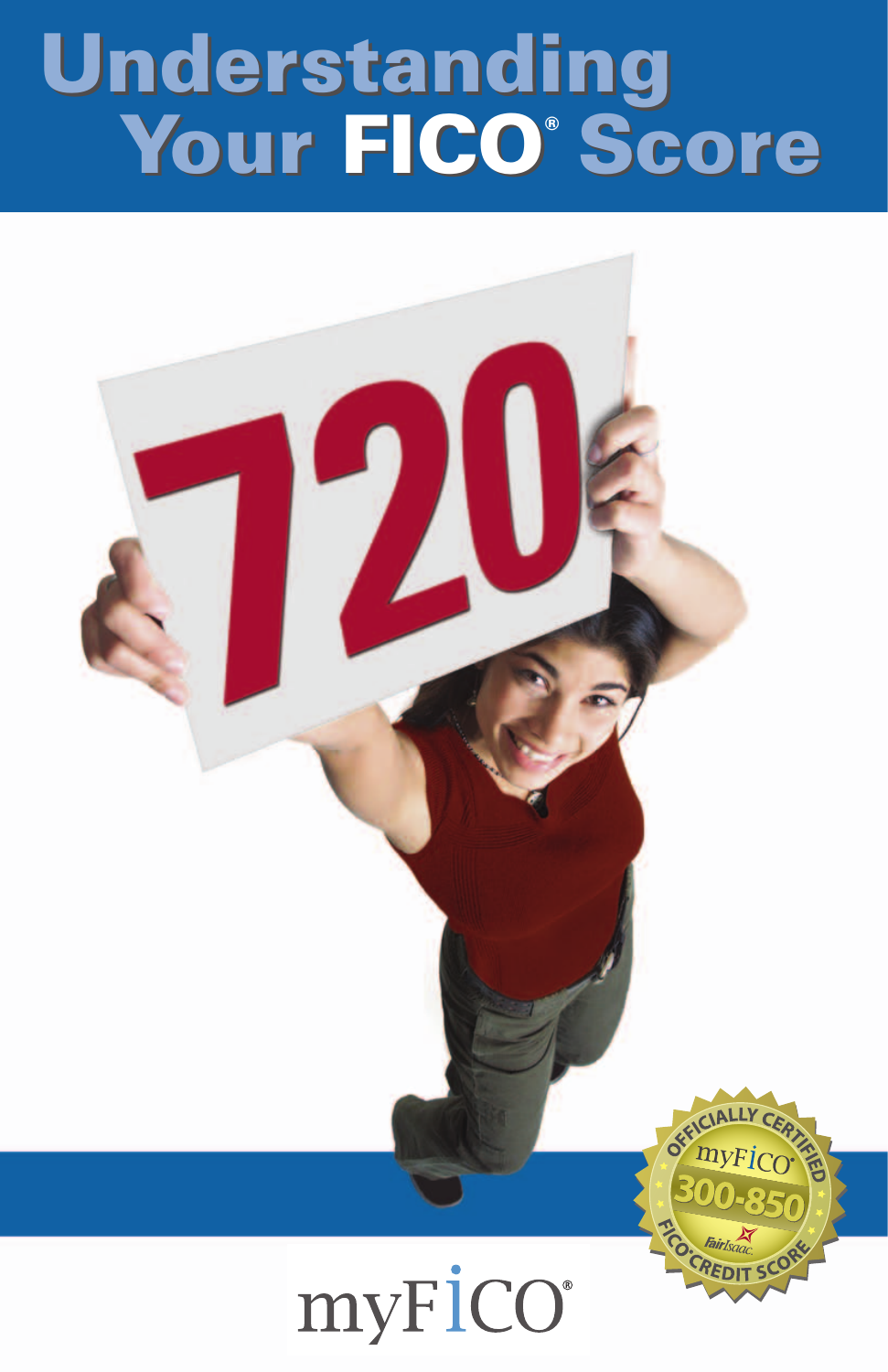## **Contents**

| Your FICO <sup>®</sup> Score-<br>A Vital Part of Your Credit Health 1                                                                                                  |
|------------------------------------------------------------------------------------------------------------------------------------------------------------------------|
| How FICO Scores Help You. 2                                                                                                                                            |
| Your Credit Report-<br>The Basis of Your FICO Score  4                                                                                                                 |
| Monitor for Identity Theft 6                                                                                                                                           |
|                                                                                                                                                                        |
| What a FICO Score Considers  9<br>1. Payment History 10<br>2. Amounts Owed 11<br>3. Length of Credit History  12<br>4. New Credit  13<br>5. Types of Credit in Use  14 |
| How the FICO Score Counts Inquiries. 15                                                                                                                                |
| Interpreting Your FICO Score  16                                                                                                                                       |
| Checking Your FICO Score  17                                                                                                                                           |

Fair Isaac, FICO and myFICO are trademarks or registered trademarks of Fair Isaac Corporation, in the United States and/or in other countries. BEACON is a registered trademark of<br>Equifax Inc. Other product and company name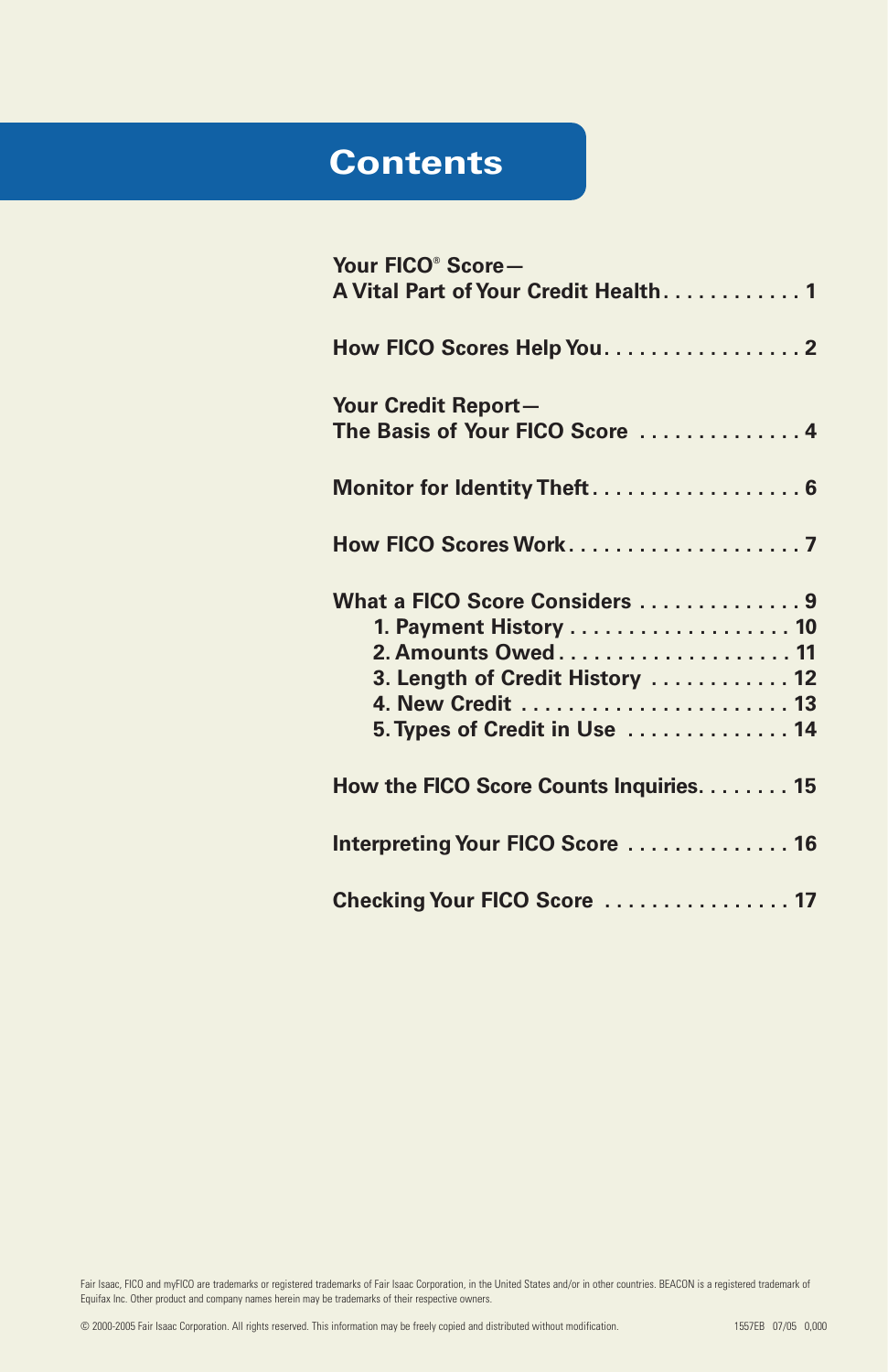## **Your FICO® Score— A Vital Part of Your Credit Health**

### **When you're applying for credit—**whether

it's a credit card, a car loan, a personal loan or a mortgage—lenders want to know your credit risk level. To help them understand your credit risk, most lenders will look at your FICO® score, the credit score created by Fair Isaac Corporation which is available from all three major credit reporting agencies.

### **WHAT IS A CREDIT SCORE?**

A credit score is a number lenders use to help them decide: "If I give this person a loan or credit card, how likely is it that I will get paid back on time?" A score is an estimate of your credit risk based on a snapshot of your credit report at a particular point in time.

The most widely used credit scores are FICO scores. Lenders use FICO scores to help them make billions of credit decisions every year. Fair Isaac develops FICO scores based solely on information in consumer credit reports maintained at the credit reporting agencies. This booklet can help you improve your credit health by helping you understand how credit scoring works.

Your credit score influences the credit that's available to you, and the terms (interest rate, etc.) that lenders offer you. It's a vital part of your credit health.

Understanding your FICO score can help you manage your credit health. By knowing how your credit risk is evaluated, you can take actions that will lower your credit risk—and thus raise your credit score over time. A better FICO score means better financial options for you.

### **More information on FICO scores and credit scoring can be found online at www.myFICO.com.**

### **WHAT IS YOUR FICO® SCORE?**

Once you know how scoring works, you may want to take the next step by finding out what your FICO score is today. and what steps you could take to improve it.

You can get your FICO score through Fair Isaac's myFICO® website. When you order your score through www.myFICO.com. you also get the credit report your FICO score is based on, and specific tips on how to improve your score.

You can check your FICO score online at www.myFICO.com. For information, see page 17.

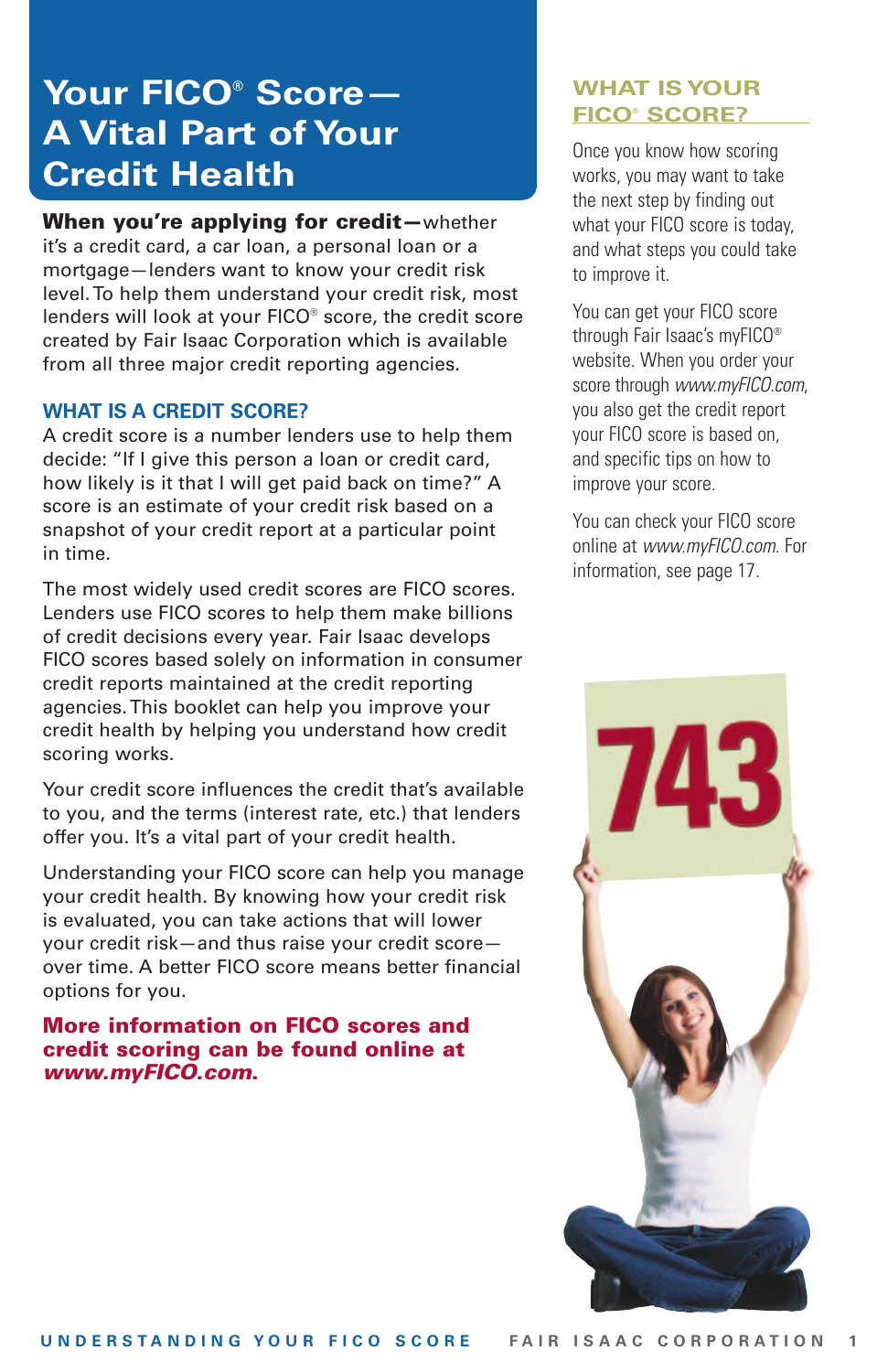

### **DOES MY FICO SCORE ALONE DETERMINE WHETHER I GET CREDIT?**

**No.** Most lenders use a number of facts to make credit decisions, including your FICO score. Lenders look at information such as the amount of debt you can reasonably handle given your income, your employment history, and your credit history. Based on their perception of this information, as well as their specific underwriting policies, lenders may extend credit to you although your FICO score is low, or decline your request for credit although your FICO score is high.

## **How FICO® Scores Help You**

**FICO scores give lenders a fast, objective measurement of your credit risk.** Before the use of scoring, the credit granting process could be slow, inconsistent and unfairly biased. Credit scores—especially FICO scores, the most widely used credit scores—have made big improvements in the credit process. Because of FICO scores:

■ **People can get loans faster.** FICO scores can be delivered almost instantaneously, helping lenders speed up loan approvals. This means that when you apply for credit, you'll get an answer more quickly. Today many credit decisions can be made within minutes—or online, within seconds. Even a mortgage application can be approved in hours instead of weeks for borrowers who score above a lender's "score cutoff." FICO scores also allow retail stores, internet sites and other lenders to make "instant credit" decisions.

■ **Credit decisions are fairer.** Using FICO scores, lenders can focus only on the facts related to credit risk, rather than their personal opinions or biases. Factors like your gender, race, religion, nationality and marital status are not considered by FICO scores. So when a lender makes a credit decision based at least partly on your FICO score, you can be sure that the lender's evaluation of your credit history is fair and objective.

■ **Older credit problems count for less**. If you have had poor credit performance in the past, FICO scores don't let that haunt you forever. The impact of past credit problems on your FICO score fades as time passes and as recent good payment patterns show up on your credit report. And FICO scores weigh any credit problems against the positive information that says you're managing your credit well.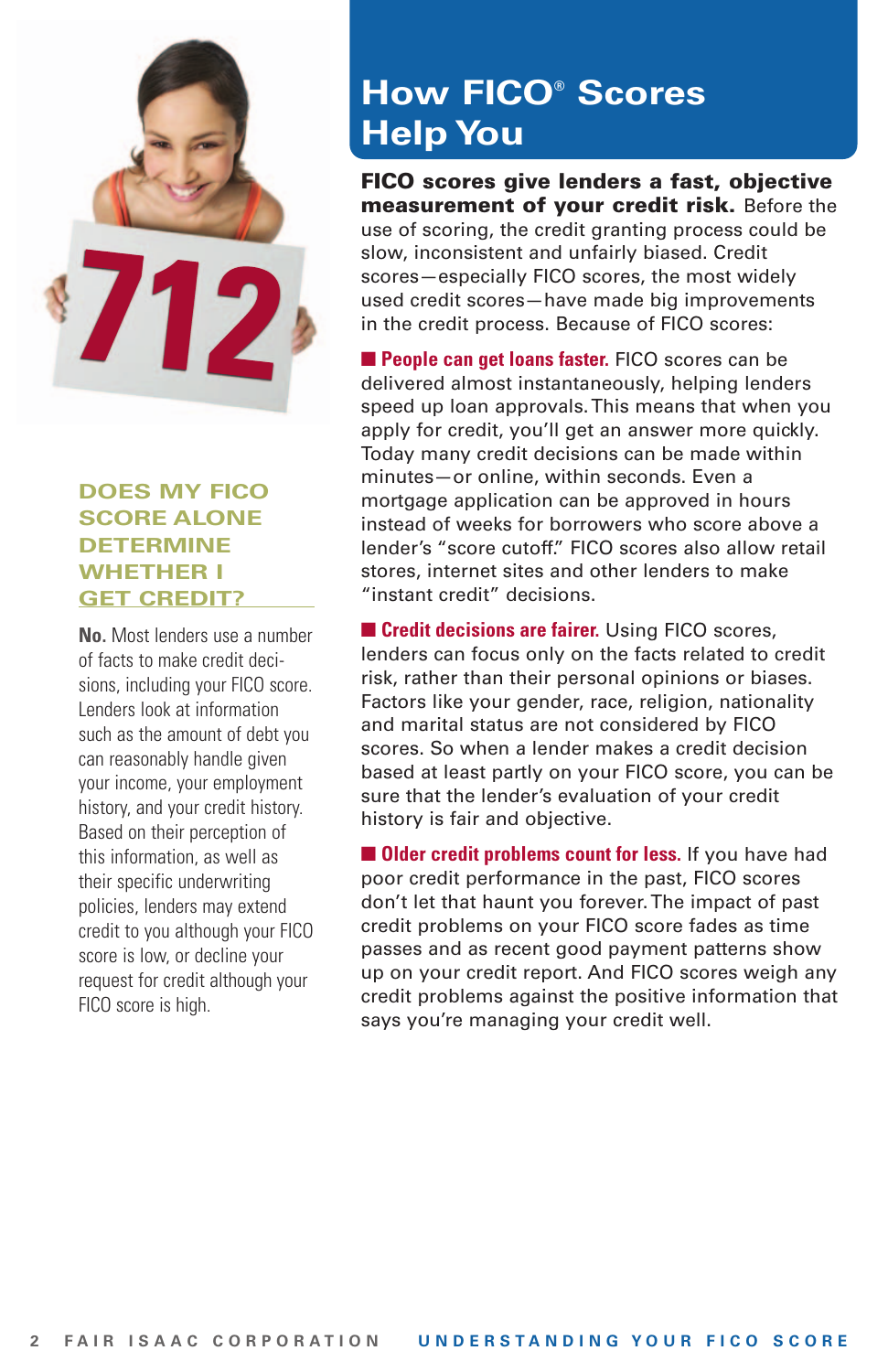■ **More credit is available.** Lenders who use FICO scores can make more credit available to you or offer better terms because your FICO score gives them more precise information on which to base credit decisions. It allows lenders to identify individuals who are likely to perform well in the future, even though their credit report shows past problems. Even if your FICO score is lower than a lender's cutoff for "automatic approval," you may still benefit from your lender's use of FICO scores. Many lenders offer a choice of credit products geared to different risk levels. Most have their own separate guidelines, so if you are turned down by one lender, another may approve your loan. The use of FICO scores gives lenders the confidence to offer credit to more people, because they have a better understanding of the risk they are taking on. And this gives you more options when you apply for credit.

■ **Credit rates are lower overall.** With more credit available, you may pay less. Automated credit processes, including credit scoring, make the credit granting process more efficient and less costly for lenders, who in turn have passed savings on to their customers. And by controlling credit losses by using FICO scores, lenders can make rates lower overall. Mortgage rates are lower in the United States than in Europe, for example, in part because of the information—including FICO scores—available to lenders here.

### **HOW FAST DOES MY FICO SCORE CHANGE?**

Your FICO score can change whenever your credit report changes. But your score probably won't change a lot from one month to the next. In a given three-month time period, only about one in four people has a 20-point change in their FICO score.

While a bankruptcy or late payments can lower your FICO score fast, improving your FICO score takes time. That's why it's a good idea to check your FICO score 6–12 months before applying for a big loan, so you have time to take action if needed. If you are actively working to improve your FICO score, you'd want to check it quarterly or even monthly to review changes.

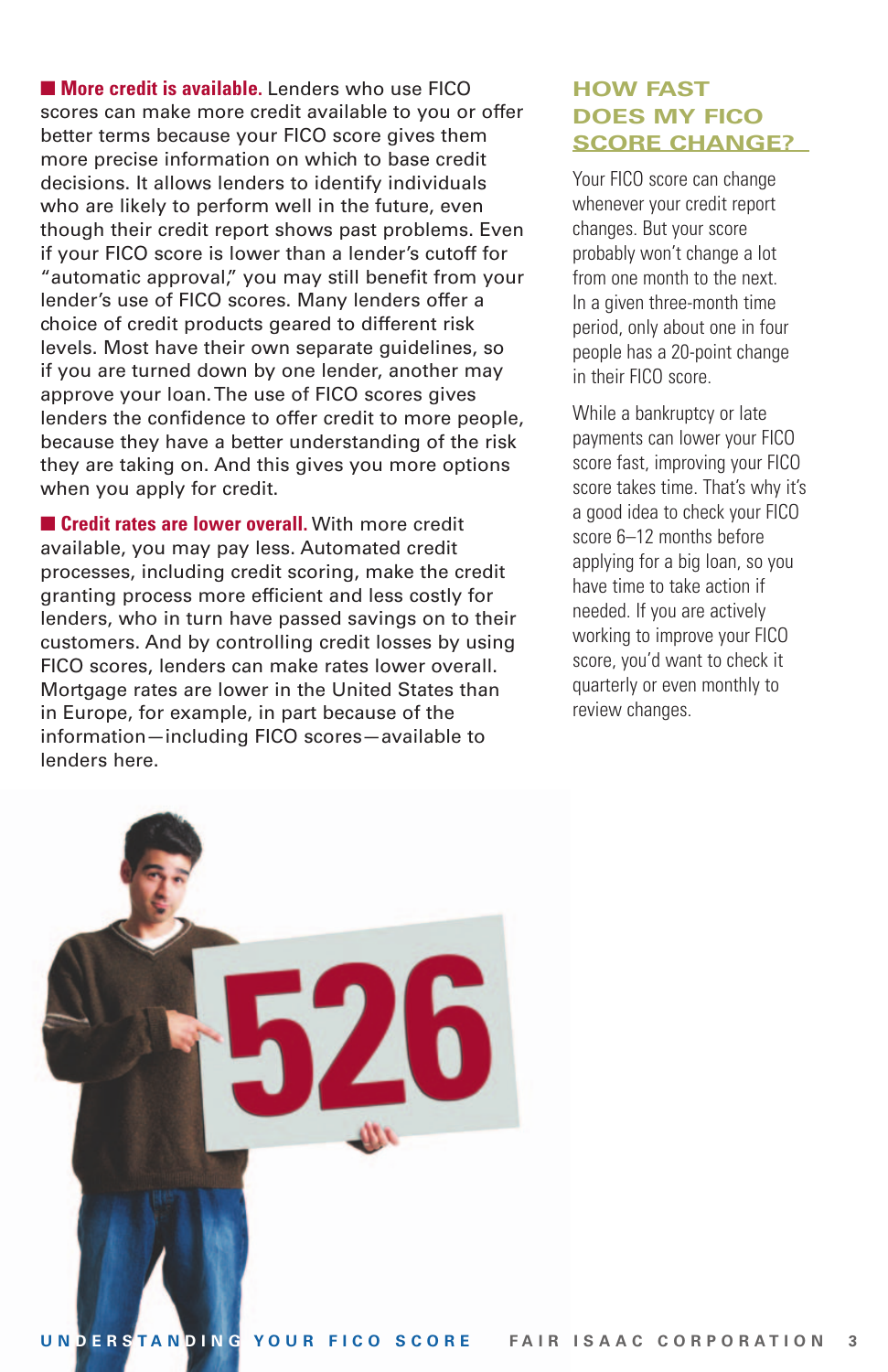### **HOW CAN MISTAKES GET ON MY CREDIT REPORT?**

If your credit report contains errors, it is often because the report is incomplete, or contains information about someone else. This typically happens because:

■ **You applied for credit under different names** (Mary Jones, Mary Jones-Smith, etc.).

■ **Someone made a clerical error in reading or entering name or address information from a handwritten application.**

■ You gave an inaccurate **Social Security number, or the number was misread by the lender.**

■ **Loan or credit card information was inadvertently applied to the wrong account.**

You can also buy your report and dispute any errors by contacting the credit reporting agencies directly:

■ Equifax: (800) 685-1111, www.equifax.com

■ Experian (formerly TRW): (888) 397-3742, www.experian.com

■ TransUnion: (800) 888-4213, www.transunion.com

## **Your Credit Report— The Basis of Your FICO® Score**

Credit reporting agencies maintain files on millions of borrowers. Lenders making credit decisions buy credit reports on their prospects, applicants and customers from the credit reporting agencies.

Your report details your credit history as it has been reported to the credit reporting agency by lenders who have extended credit to you. Your credit report lists what types of credit you use, the length of time your accounts have been open, and whether you've paid your bills on time. It tells lenders how much credit you've used and whether you're seeking new sources of credit. It gives lenders a broader view of your credit history than do other data sources, such as a bank's own customer data.

Your credit report contains many pieces of information that reveal many aspects of your borrowing activities. The ability to quickly, fairly and consistently consider all this information, including the relationships between different types of information, is what makes credit scoring so useful.

### **CHECK YOUR CREDIT REPORT**

You should review your credit report from each credit reporting agency at least once a year and especially before making a large purchase, such as a house or car. By September 1, 2005, people in all 50 states will have the right to obtain one free copy of their credit report a year from each of the three major credit reporting agencies. For more information, contact the Annual Credit Report Request Service at:

P.O. Box 105281 Atlanta, GA 30348-5281 1 877 FACT ACT (1 877 322 8228) www.annualcreditreport.com

You can buy additional copies of your credit reports from www.myFICO.com.

If you find an error, the credit reporting agency must investigate and respond to you within 30 days. If you are in the process of applying for a loan, immediately notify your lender of any incorrect information in your report.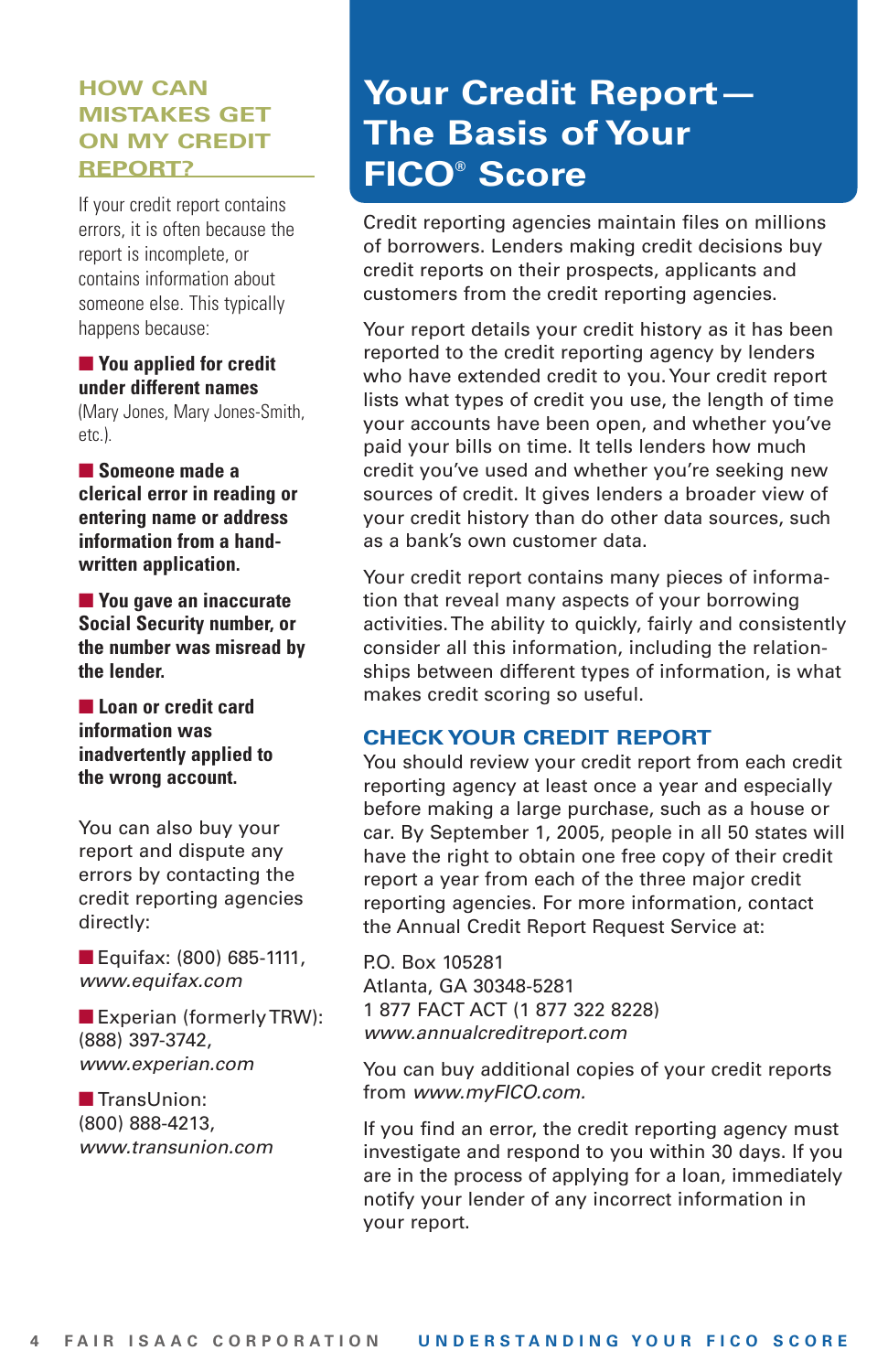### **WHAT'S IN YOUR CREDIT REPORT?**

Although each credit reporting agency formats and reports this information differently, all credit reports contain basically the same categories of information.

### **Credit Bureau Report**

### **Personal Information**

|                                    | Name John Smith                                       |
|------------------------------------|-------------------------------------------------------|
| Date of Birth May 1, 1970          |                                                       |
| Social Security Number 123-45-6789 |                                                       |
|                                    | Current Address 6100 Fifth Avenue<br>Dayton, OH 45439 |

### **Accounts Summary 2**

| Accnt. Type Company Account No. Balance Neg. Items |  |           |
|----------------------------------------------------|--|-----------|
| Installment Ford Mot. BFM915X \$23,000 No          |  |           |
| Revolving Citicorp 427188888 \$325                 |  | <b>No</b> |

### **3** Inquiries

| Date      | Company requesting your credit record |
|-----------|---------------------------------------|
| 1/4/2005  | Main Street Bank                      |
| 9/21/2004 | <b>XKK Cellular Phone Service</b>     |

### **Negative Items 4**

| Accnt. Type Company Status |                 |                 | Delinguency Neg. Descrip. |
|----------------------------|-----------------|-----------------|---------------------------|
| Installment Ford           | Pays as 30 days | agreed past due | No.                       |

#### 1. PERSONAL INFORMATION.

Your name, address, Social Security number, date of birth and employment information are used to identify you. These factors are not used in credit bureau scoring. Updates to this information come from information you supply to lenders.

2. ACCOUNTS. These are your credit accounts. Lenders report on each account you have established with them. They report the type of account (bankcard, auto loan, mortgage, etc.), the date you opened the account, your credit limit or loan amount, the account balance and your payment history.

3. INQUIRIES. When you apply for a loan, you authorize your lender to ask for a copy of your credit report. This is how inquiries appear on your credit report. The inquiries section contains a list of lenders who accessed your credit report within the last two years. The report you see lists "voluntary" inquiries, spurred by your own requests for credit, and may also list "involuntary" inquires, such as when lenders order your report before making you a preapproved credit offer in the mail. See page 15 for more information on inquiries.

4. NEGATIVE ITEMS. Lenders report delinquency information when you have missed a payment. Credit reporting agencies also collect information on overdue debt from collection agencies, and public record information from state and county courts. Public record information includes: bankruptcies, foreclosures, tax liens, garnishments, legal suits and judgments.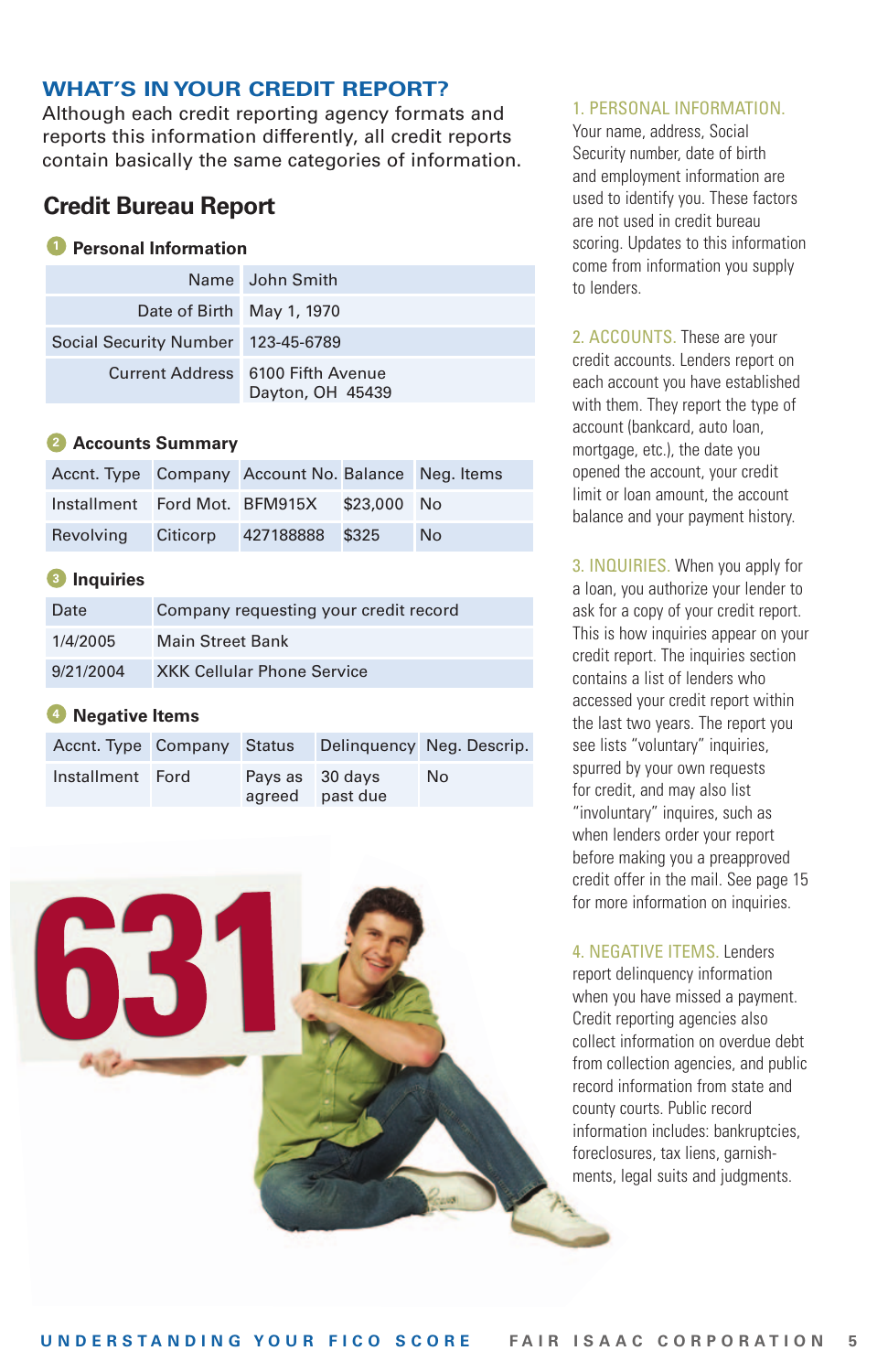## **Monitor for Identity Theft**

Another important reason to regularly check your credit report is for an early detection of identity theft. Identity theft is when someone uses your personal information—such as your name, Social Security

> number, credit card number or other identifying information—without your permission to make purchases, open accounts, take-out loans, buy cars and even get new jobs.

By regularly checking your credit report from each of the credit reporting agencies, you can make

sure it's accurate and includes only those activities you've authorized. If you suspect that your personal information has been hijacked and misappropriated to commit fraud or theft, take action immediately, and keep a record of your conversations and correspondence. These four basic actions are appropriate in almost every case.

- 1. **Contact the credit reporting agencies** to place fraud alerts on your credit reports and to review your credit reports.
- 2. **Close any accounts** that have been tampered with or opened fraudulently.
- 3. **File a report** with your local police or the police in the community where the identity theft took place.
- 4. **File a complaint** with the Federal Trade Commission.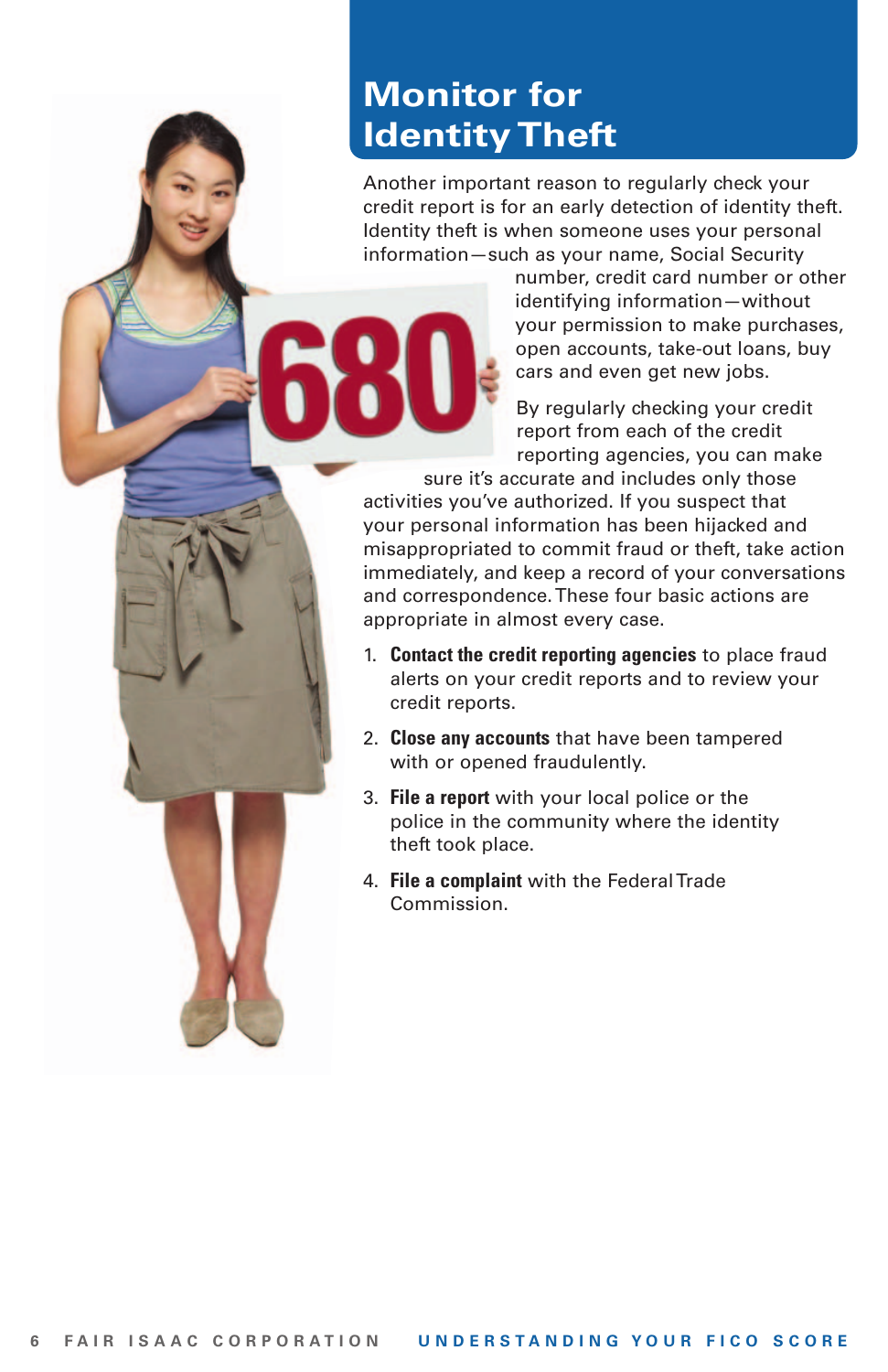## **How FICO® Scores Work**

**Along with the credit report, lenders can also buy a FICO score based on the information in the report.** That FICO score is calculated by a mathematical equation that evaluates many types of information from your credit report at that agency. By comparing this information to the patterns in hundreds of thousands of past credit reports, the FICO score identifies your level of future credit risk.

In order for a FICO score to be calculated on your credit report, the report must contain enough information—and enough recent information—on which to base a score. Generally, that means you must have at least one account that has been open for six months or longer, and at least one account that has been reported to the credit reporting agency within the last six months.

### **ABOUT FICO SCORES**

**National Distribution of FICO Scores**

Credit scores are often called "FICO scores" because most credit scores used in the US and Canada are produced from software developed by Fair Isaac Corporation (FICO). FICO scores are provided to lenders by the three major credit reporting agencies: Equifax, Experian and TransUnion.

FICO scores provide the best guide to future risk based solely on credit report data. The higher the score, the lower the risk. But no score says whether a specific individual will be a "good" or "bad" customer. And while many lenders use FICO scores to help them make lending decisions, each lender has its own strategy, including the level of risk it finds acceptable for a given credit product. There is no single "cutoff score" used by all lenders.



### **ARE FICO SCORES UNFAIR TO MINORITIES?**

**No.** FICO scores do not consider your gender, race, nationality or marital status. In fact, the Equal Credit Opportunity Act prohibits lenders from considering this type of information when issuing credit.

Independent research has shown that credit scoring is not unfair to minorities or people with little credit history. Scoring has proven to be an accurate and consistent measure of repayment for all people who have some credit history. In other words, at a given score, non-minority and minority applicants are equally likely to pay as agreed.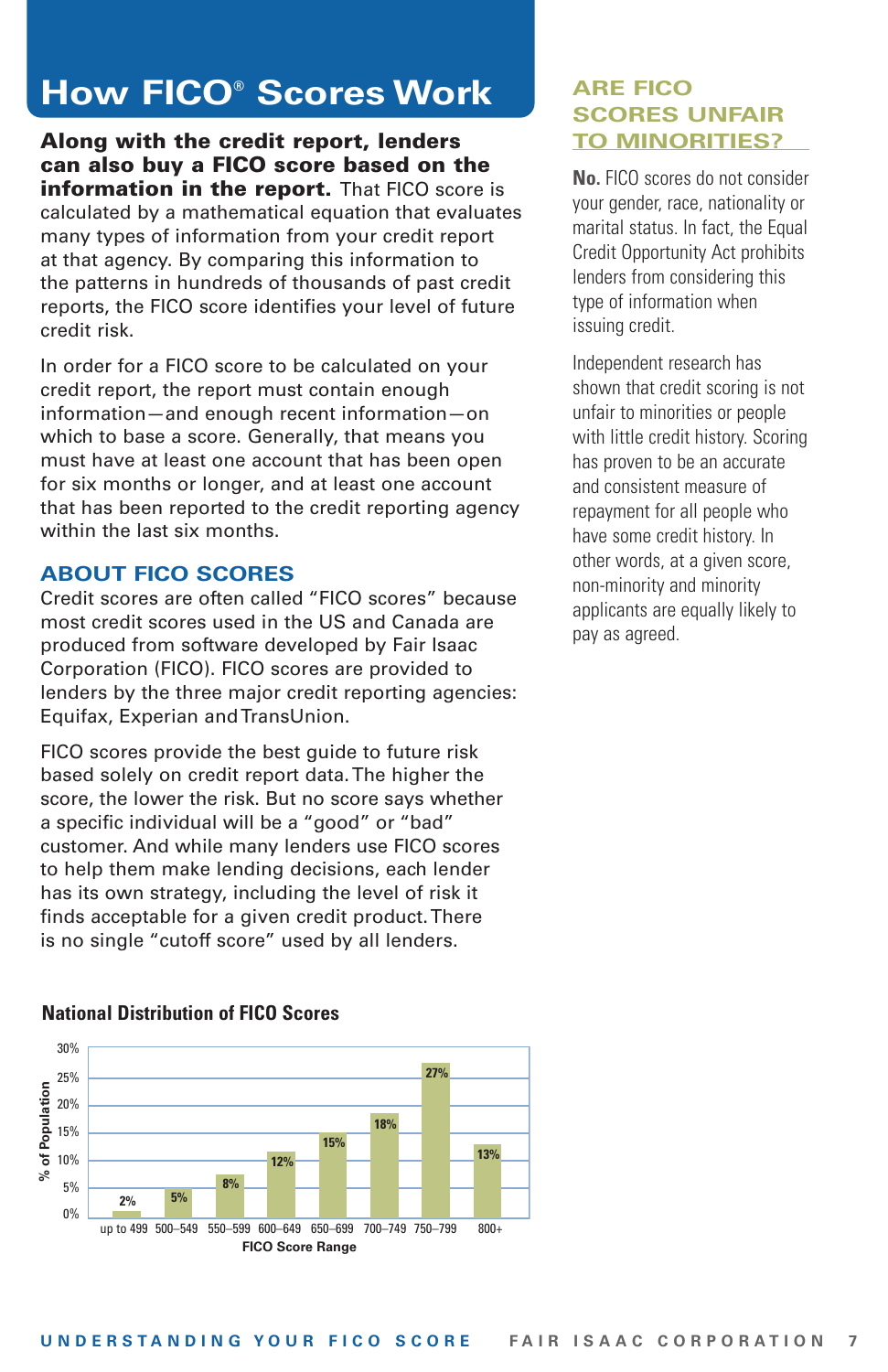### **ARE FICO SCORES THE ONLY CREDIT RISK SCORES?**

**No.** While FICO scores are the most commonly used credit risk scores in the US, lenders may use other scores to evaluate your credit risk. These include:

### ■ **Application risk scores.**

Many lenders use scoring systems that include the FICO score but also consider information from your credit application.

### ■ **Customer risk scores.** A

lender may use these scores to make credit decisions on its current customers. Also called "behavior scores," these scores generally consider the FICO score along with information on how you have paid that lender in the past.

■ Other credit scores. These scores may evaluate your credit report differently than FICO scores, and in some cases a higher score may mean more risk, not less risk as with FICO scores. When purchasing a credit score for yourself, make sure to get the FICO score, as this is the score most lenders use when making credit decisions.

### **YOU HAVE THREE FICO SCORES**

In general, when people talk about "your score," they're talking about your current FICO score. But in fact there are three different FICO scores developed by Fair Isaac—one at each of the three main US credit reporting agencies. And these scores have different names.

| <b>Credit Reporting Agency</b> | <b>FICO Score Name</b>                |
|--------------------------------|---------------------------------------|
| Equifax                        | <b>BEACON®</b>                        |
| Experian                       | Experian/Fair Isaac Risk Model        |
| TransUnion                     | FICO <sup>®</sup> Risk Score, Classic |

The FICO scores from all three credit reporting agencies are widely used by lenders. The FICO score from each credit reporting agency considers only the data in your credit report at that agency. Fair Isaac develops all three FICO scores using the same methods and rigorous testing. These FICO scores provide the most accurate picture of credit risk possible using credit report data.

### **WILL YOUR SCORES BE DIFFERENT?**

FICO scores range from 300 to 850. Fair Isaac makes the scores as consistent as possible between the three credit reporting agencies. If your information was exactly identical at all three credit reporting agencies, your scores might still differ because the models for the three credit reporting agencies are developed separately. However, all three scores would be within a few points of each other.

Some people will find that their scores at the different bureaus will vary by more than a few points. The differences in scores can be caused by a couple of different factors:

- 1. The way lenders and other businesses report information to the credit reporting agencies sometimes results in different information being in your credit report at the three agencies.
- 2. The agencies may also record the same information in different ways. Even small differences in the information at the three credit reporting agencies can affect your scores.

Since lenders may review your score and credit report from any of the three credit reporting agencies, it's a good idea to check your credit report from all three and make sure they're all accurate.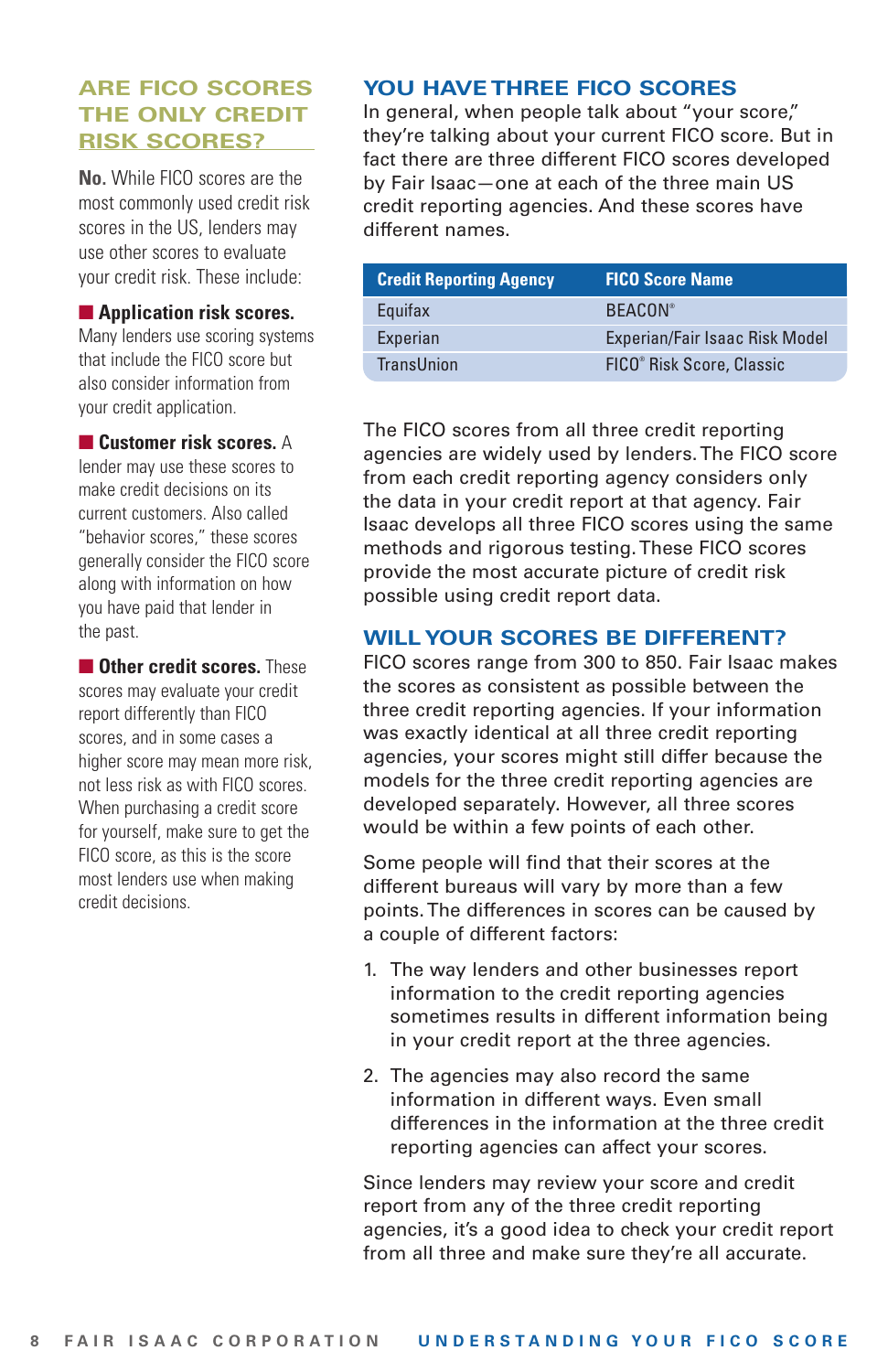# **a FICO S core Con sider s**

### **What a FICO Score Considers**

**Listed on the next few pages are the five main categories of information that FICO scores evaluate, along with their general level of importance.** 

Within these categories is a complete list of the information that goes into a FICO score. Please note that:

- **A FICO score takes into consideration all these categories of information, not just one or two.** No one piece of information or factor alone will determine your FICO score.
- **The importance of any factor depends on the overall information in your credit report.** For some people, a given factor may be more important than for someone else with a different credit history. In addition, as the information in your credit report changes, so does the importance of any factor in determining your FICO score.

Therefore, it's impossible to measure the exact impact of a single factor without looking at your entire report—even the levels of importance shown in the diagram below are for the general population, and will be different for different credit profiles.

- **Your FICO score looks only at information in your credit report.** Lenders often look at other information when making a credit decision, however, including your income, how long you have worked at your present job and what type of credit you are requesting.
- **Your FICO score considers both positive and negative information in your credit report.** Late payments will lower your FICO score, but establishing or re-establishing a good track record of making payments on time will raise your score.

### **How a FICO Score Breaks Down**

These percentages are based on the importance of the five categories for the general population. For particular groups—for example, people who have not been using credit long—the relative importance of these categories may be different.

### **GETTING A BETTER SCORE**

The next few pages give some tips for getting a better FICO score. It's important to note that raising your FICO score is a bit like getting in shape: It takes time and there is no quick fix. In fact, quick-fix efforts can backfire. The best advice is to manage credit responsibly over time. For information on how to monitor your FICO score's progress, see page 17.

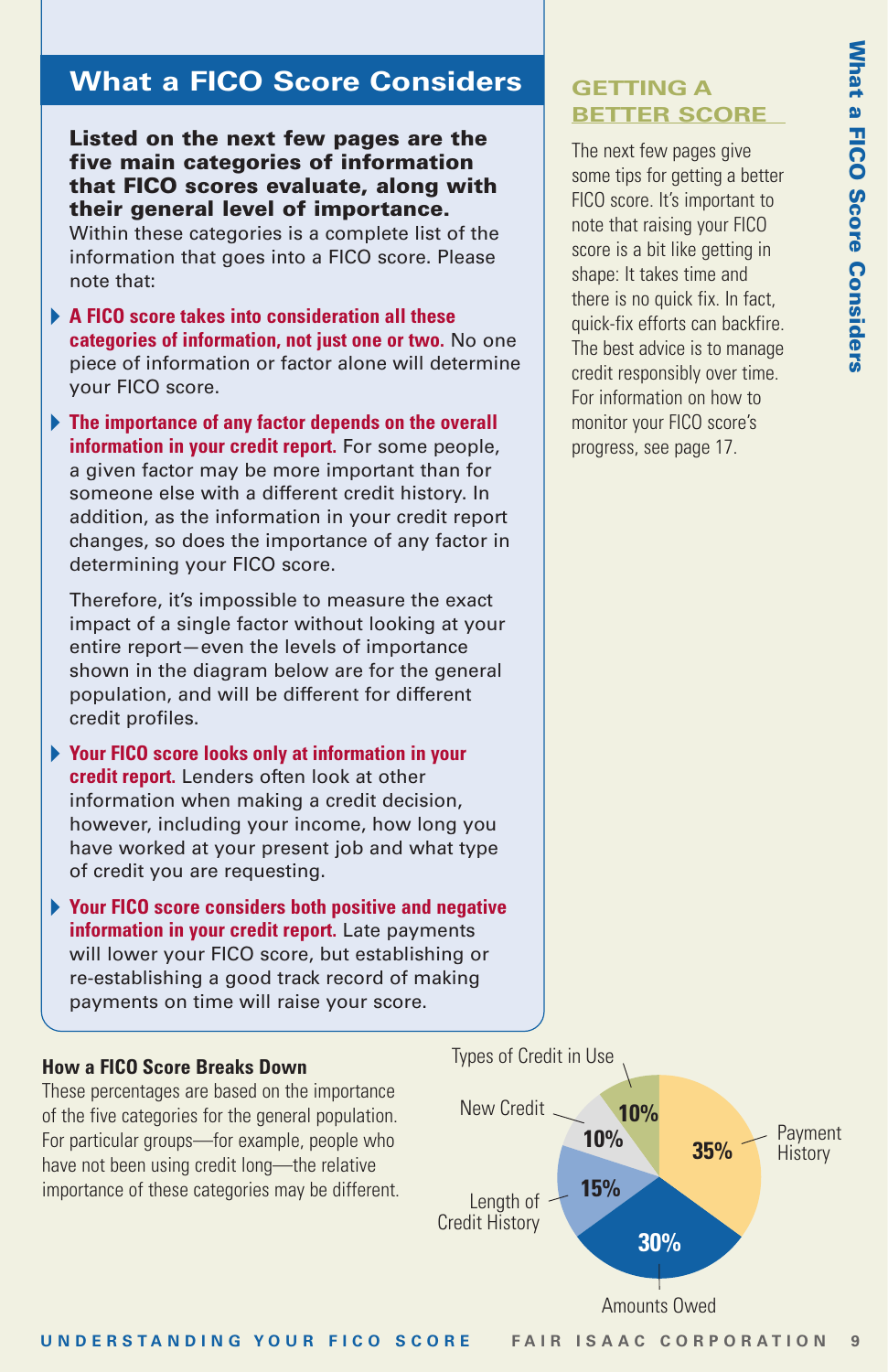### **FICO TIPS**

■ Pay your bills on time. Delinquent payments and collections can have a major negative impact on your FICO score.

■ **If you have missed payments, get current and stay current.** The longer you pay your bills on time, the better your FICO score.

■ **Be aware that paying off a collection account, or closing an account on which you previously missed a payment, will not remove it from your credit report.** Your FICO score will still consider this information, because it reflects your past credit pattern.

■ **If you are having trouble making ends meet, contact your creditors or see a legitimate credit counselor.** This won't improve your FICO score immediately, but if you can begin to manage your credit and pay on time, your score will get better over time. And seeking assistance from a credit counseling service will not hurt your FICO score.

■ **Avoid credit repair agencies that charge a fee to improve your FICO score by removing negative, but accurate, information from your credit report.** No one can force credit bureaus or lenders to remove accurate information from a credit report. Credit repair companies often take your money without delivering what they promise.

## **1. Payment History**

**What is your track record?** Approximately 35% of your FICO score is based on this category.

The first thing any lender would want to know is whether you have paid past credit accounts on time. This is also one of the most important factors in a credit score.

Late payments are not an automatic "scorekiller." An overall good credit picture can outweigh one or two instances of, say, late credit card payments. But having no late payments in your credit report doesn't mean you will get a "perfect score." Some 60%–65% of credit reports show no late payments at all. Your payment history is just one piece of information used in calculating your FICO score. Your FICO score takes into account:

- **Payment information on many types of accounts.** These will include credit cards (such as Visa, MasterCard, American Express and Discover), retail accounts (credit from stores where you do business, such as department store credit cards), installment loans (loans where you make regular payments, such as car loans), finance company accounts and mortgage loans.
- **Public record and collection items—reports of events such as bankruptcies, foreclosures, suits, wage attachments, liens and judgments.** These are considered quite serious, although older items and items with small amounts will count less than more recent items or those with larger amounts. Bankruptcies will stay on your credit report for 7–10 years, depending on the type.
- **Details on late or missed payments ("delinquencies") and public record and collection items.**The FICO score considers how late they were, how much was owed, how recently they occurred and how many there are. A 60-day late payment is not as significant as a 90-day late payment, in and of itself. But recency and frequency count too. A 60-day late payment made just a month ago will affect a score more than a 90-day late payment from five years ago.
- **How many accounts show no late payments.** A good track record on most of your credit accounts will increase your FICO score.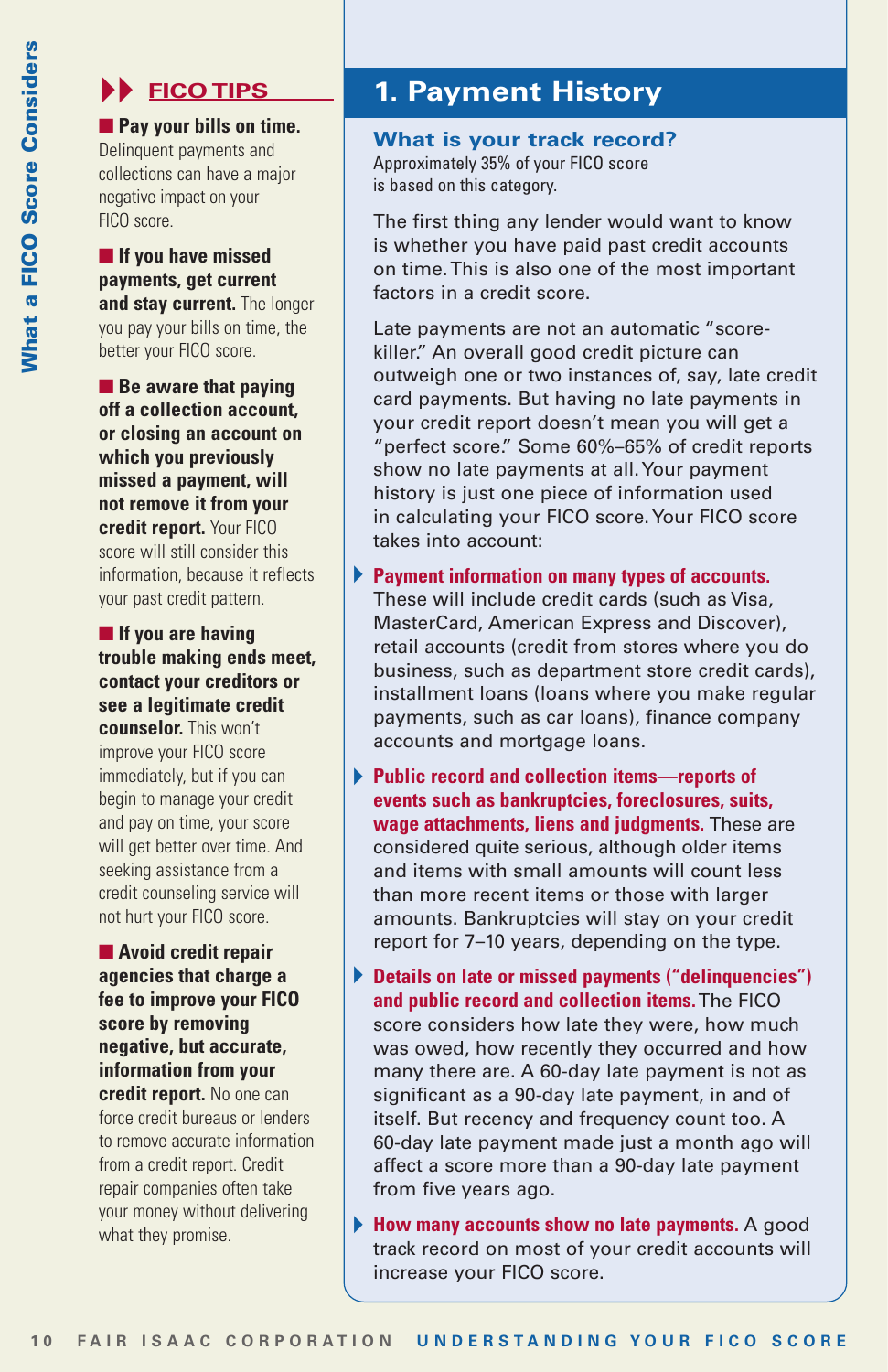## **What a FICO S core Con sider s**

## **2. Amounts Owed**

### **How much is too much?**

Approximately 30% of your FICO score is based on this category.

Having credit accounts and owing money on them does not mean you are a high-risk borrower with a low FICO score. However, when a high percentage of a person's available credit has already been used, this can indicate that a person is overextended, and is more likely to make some payments late or not at all. Part of the science of scoring is determining how much is too much for a given credit profile. Your FICO score takes into account:

- **The amount owed on all accounts.** Note that even if you pay off your credit cards in full every month, your credit report may show a balance on those cards. The total balance on your last statement is generally the amount that will show in your credit report.
- **The amount owed on all accounts, and on different types of accounts.** In addition to the overall amount you owe, your FICO score considers the amount you owe on specific types of accounts, such as credit cards and installment loans.
- **Whether you are showing a balance on certain types of accounts.** In some cases, having a very small balance without missing a payment shows that you have managed credit responsibly, and may be slightly better than carrying no balance at all. On the other hand, closing unused credit accounts that show zero balances and that are in good standing will not raise your FICO score.
- **How many accounts have balances.** A large number can indicate higher risk of over-extension.
- **How much of the total credit line is being used on credit cards and other "revolving credit" accounts.** Someone closer to "maxing out" on many credit cards may have trouble making payments in the future.
- **How much of installment loan accounts is still owed, compared with the original loan amounts.** For example, if you borrowed \$10,000 to buy a car and you have paid back \$2,000, you owe (with interest) more than 80% of the original loan. Paying down installment loans is a good sign that you are able and willing to manage and repay debt.

## **FICO TIPS**

■ **Keep balances low on credit cards and other "revolving credit."** High outstanding debt can affect your FICO score.

■ Pay off debt rather **than moving it around.**

The most effective way to improve your FICO score in this area is by paying down your revolving credit.

■ **Don't close unused credit cards as a shortterm strategy to raise your FICO score.** Owing the same amount but having fewer open accounts may lower your FICO score.

■ **Don't open a number of new credit cards that you don't need, just to increase your available credit.** This approach could backfire and actually lower your FICO score.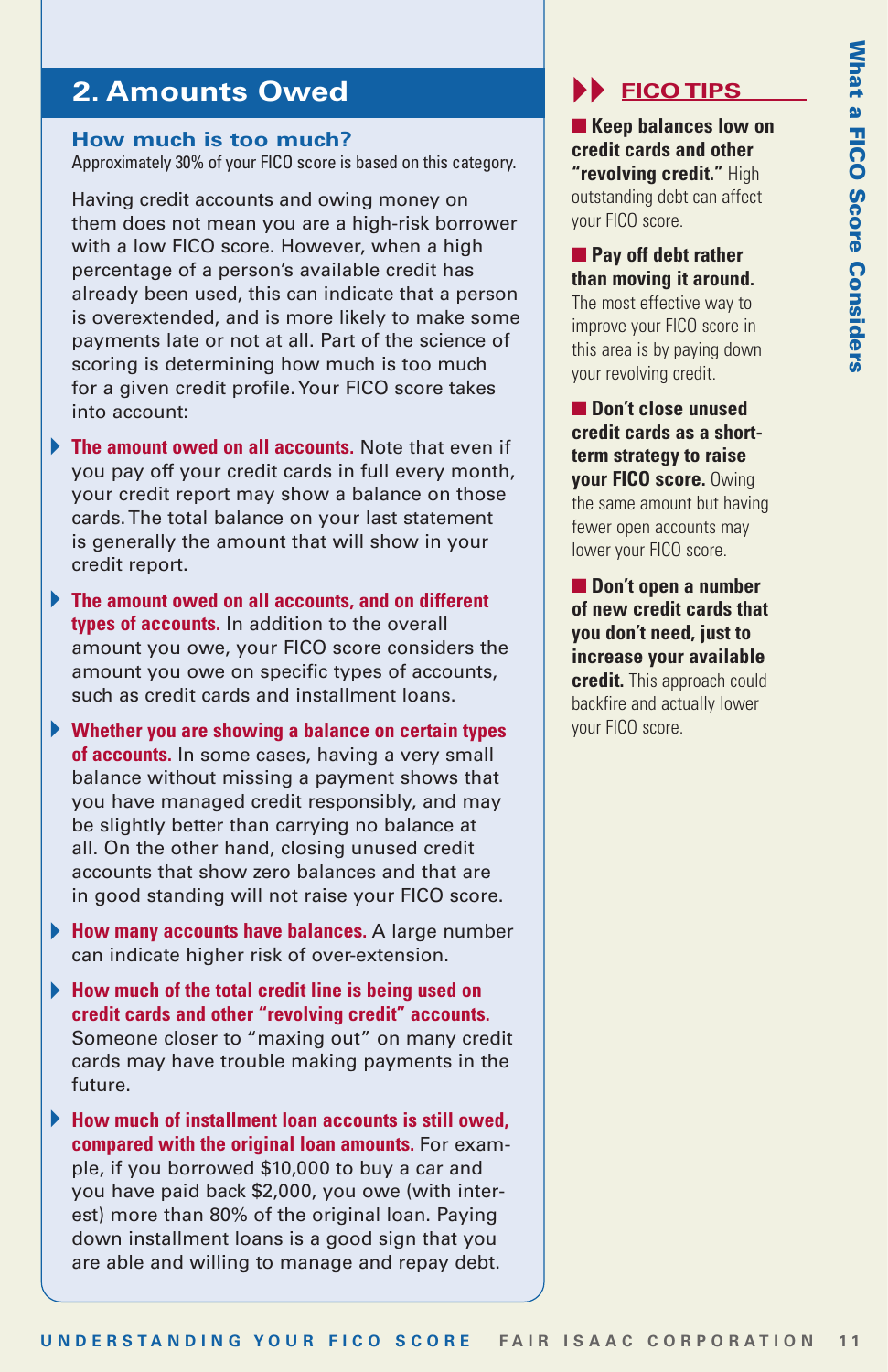### **EXAMPLE FICO TIPS**

■ If you have been **managing credit for a short time, don't open a lot of new accounts too**

**rapidly.** New accounts will lower your average account age, which will have a larger effect on your FICO score if you don't have a lot of other credit information. Even if you have used credit for a long time, opening a new account can still lower your FICO score.

## **3. Length of Credit History**

**How established is yours?** Approximately 15% of your FICO score is based on this category.

In general, a longer credit history will increase your FICO score. However, even people who have not been using credit long may get high FICO scores, depending on how the rest of the credit report looks. Your FICO score takes into account:

- **How long your credit accounts have been established, in general.** Your FICO score considers the age of your oldest account, the age of your newest account and an average age of all your accounts.
- **How long specific credit accounts have been established.**
- **How long it has been since you used certain accounts.**

### **What FICO scores ignore**

FICO scores consider a wide range of information on your credit report, as shown on pages 9–14. However, they do not consider:

- Your race, color, religion, national origin, sex and marital status. US law prohibits credit scoring from considering these facts, as well as any receipt of public assistance, or the exercise of any consumer right under the Consumer Credit Protection Act.
- **Your age.** Other types of scores may consider your age, but FICO scores don't.
- Your salary, occupation, title, employer, date employed or employment history. Lenders may consider this information, however.
- Where you live.
- Any interest rate being charged on a particular credit card or other account.
- Any items reported as child/family support obligations or rental agreements.
- **12 FAIR IS NEW TO SCOTE STATE CORPORATION** INTEGRATION CONTINUES TO THE STATE IS A FAIR IS A CORPORATION U POLICY CORPORATION CONTINUES.<br> **12 FAIR IS ARE CORPORATION** U N D AND ISSUE OF THE STATE IS A FAIR IS A FAIR IS A ■ **Certain types of inquiries (requests for your credit report or score).** Your FICO score does not count any inquiries you initiate, any inquiries from employers, or any inquiries lenders make without your knowledge. For details, see page 15.
	- Any information not found in your credit report.
	- Any information that is not proven to be predictive of future credit performance.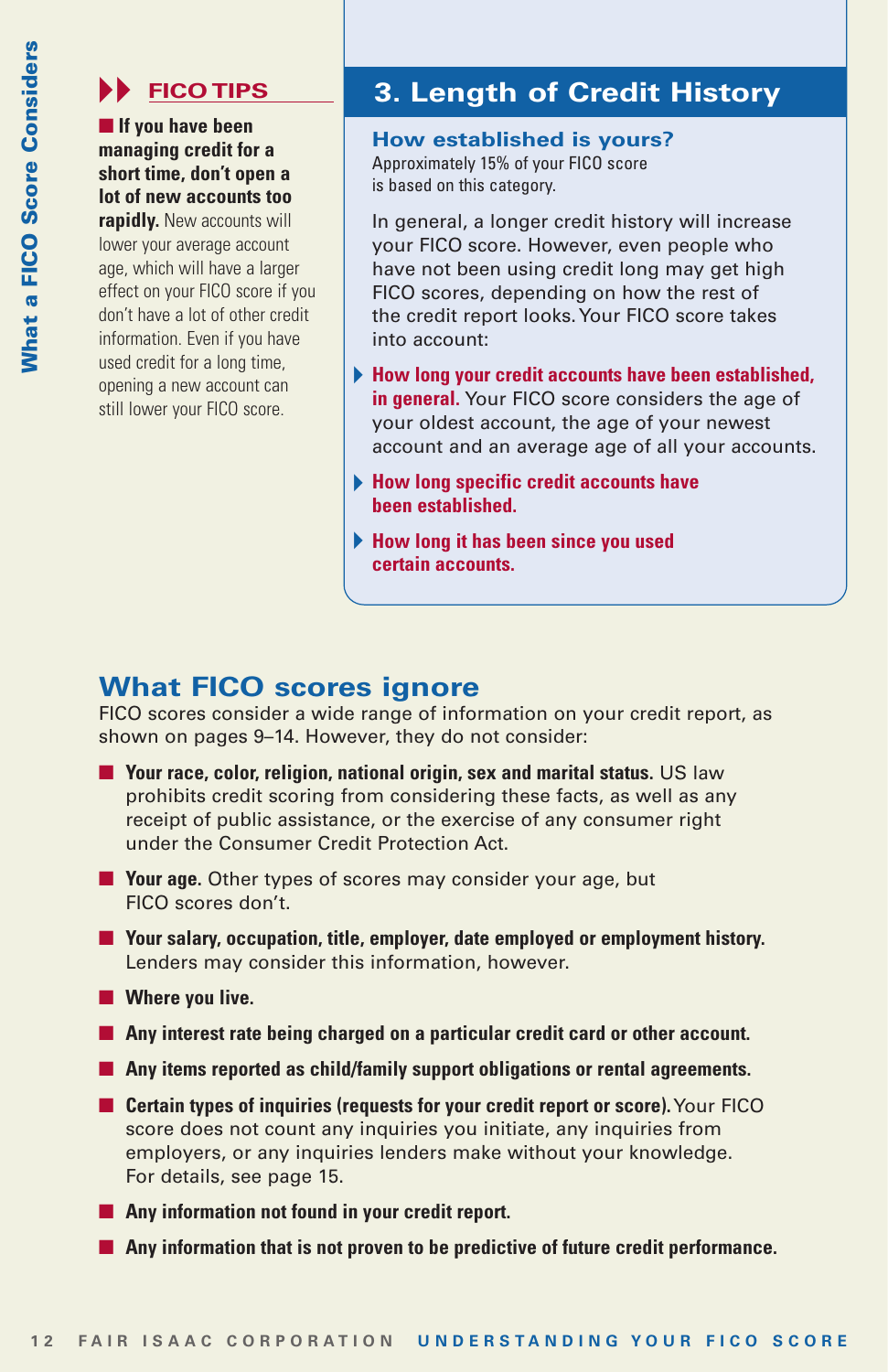## **a FICO S core Con sider s**

### **4. New Credit**

#### **Are you taking on more debt?** Approximately 10% of your FICO score is based on this category.

People tend to have more credit today and to shop for credit—via the internet and other channels—more frequently than ever. FICO scores reflect this reality. However, research shows that opening several credit accounts in a short period of time does represent greater risk—especially for people who do not have a long established credit history.

Multiple credit requests also represent greater credit risk. However, FICO scores do a good job of distinguishing between a search for many new credit accounts and rate shopping for one new account. Your FICO score takes into account:

- **How many new accounts you have.**Your FICO score looks at how many new accounts you have by type of account (for example, how many newly opened credit cards you have). It also may look at how many of your accounts are new accounts.
- **How long it has been since you opened a new account.** Your FICO score may consider this information for specific types of accounts.
- **EXAMELY CYCLUS CONSULT AND CYCLUS CONSULT AND A STAR ON A STAR ON A STAR ON A STAR ON A STAR ON A STAR ON A STAR ON A STAR ON A STAR ON A STAR ON A STAR ON A STAR ON A STAR ON A STAR ON A STAR ON A STAR ON A STAR ON A ST How many recent requests for credit you have made, as indicated by inquiries to the credit reporting agencies.** Inquiries remain on your credit report for two years, although FICO scores only consider inquiries from the last 12 months. FICO scores have been carefully designed to count only those inquiries that truly impact credit risk—see page 15 for details.
- **Length of time since credit report inquiries were made by lenders.**
- **Whether you have a good recent credit history, following past payment problems.** Re-establishing credit and making payments on time after a period of late payment behavior will help to raise a FICO score over time.

## **EXAMPLE**

### ■ **Do your rate shopping for a given auto or mortgage loan within a short period of time.** FICO scores distinguish

between a search for a single loan and a search for many new credit lines, in part by the length of time over which inquiries occur.

### ■ **Be careful about opening new accounts that you don't need.**

Opening new accounts can lower your FICO score in the short term. Beware of discounts or low interest rates being offered to entice you to open a new charge account that you don't need.

■ **Re-establish your credit history if you have had problems.** Opening new accounts responsibly and paying them off on time will raise your FICO score in the long term.

### ■ **Note that it's OK to request and check your own credit report and your own FICO score.**

This won't affect your FICO score, as long as you order your credit report directly from the credit reporting agency or through an organization authorized to provide credit reports to consumers, like www.myFICO.com.

For more information, see page 15.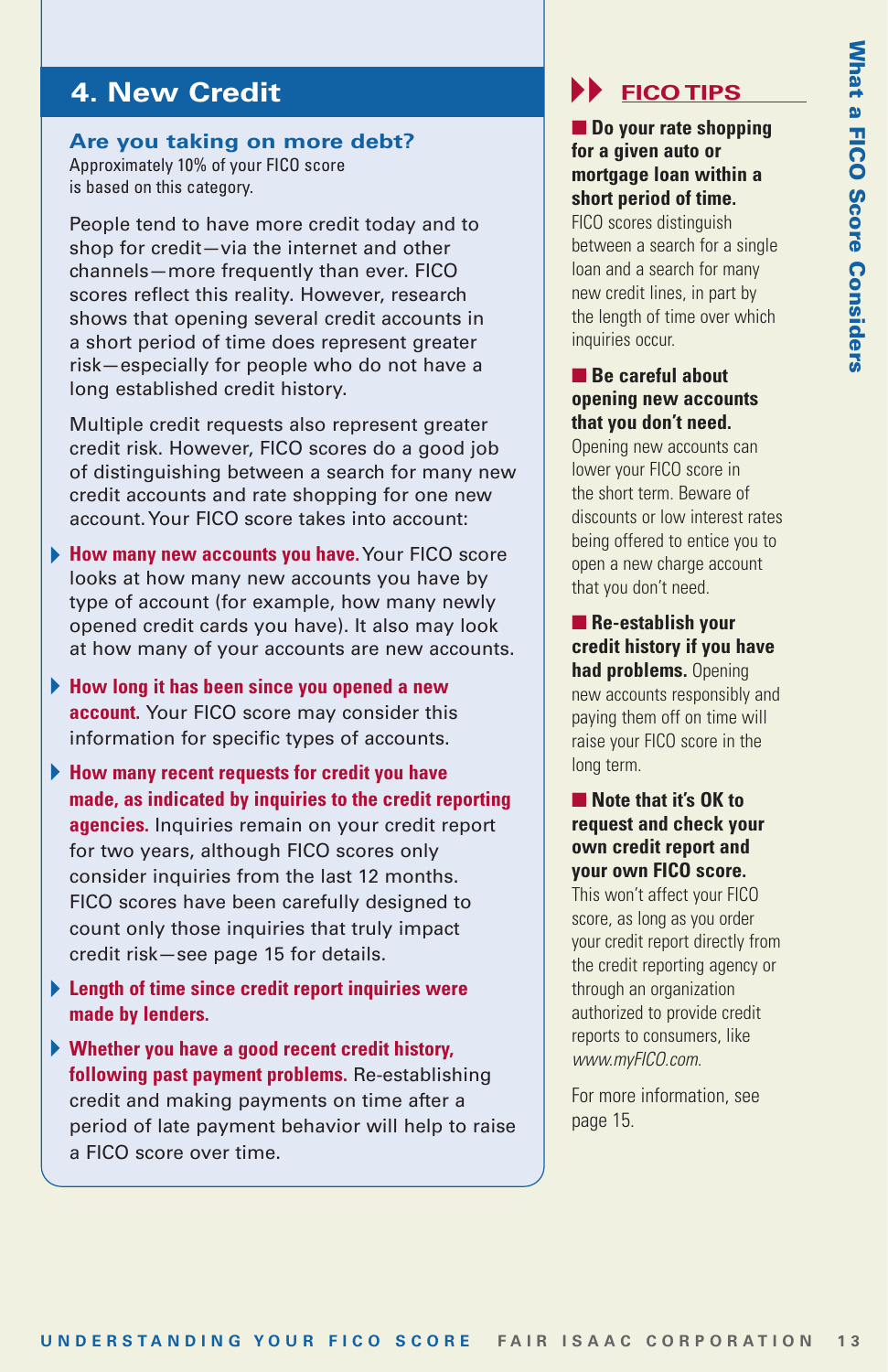### **FICO TIPS**

### ■ **Apply for and open new credit accounts only as**

**needed.** Don't open accounts just to have a better credit mix— it probably won't raise your FICO score.

### ■ **Have credit cards but manage them responsibly.** In general,

having credit cards and installment loans (and making timely payments) will raise your FICO score. People with no credit cards, for example, tend to be higher risk than people who have managed credit cards responsibly.

■ **Note that closing an account doesn't make it go away.** A closed account will still show up on your credit report, and will be considered by your FICO score.

## **5.Types of Credit in Use**

### **Is it a "healthy" mix?**

Approximately 10% of your FICO score is based on this category.

The score will consider your mix of credit cards, retail accounts, installment loans, finance company accounts and mortgage loans. It is not necessary to have one of each, and it is not a good idea to open credit accounts you don't intend to use. The credit mix usually won't be a key factor in determining your FICO score—but it will be more important if your credit report does not have a lot of other information on which to base a score.Your FICO score takes into account:

- **What kinds of credit accounts you have.** Do you have experience with both revolving and installment type accounts, or has your credit experience been limited to only one type?
- **How many of each.** Your FICO score also looks at the total number of accounts you have. For different credit profiles, how many is too many will vary depending on your overall credit picture.

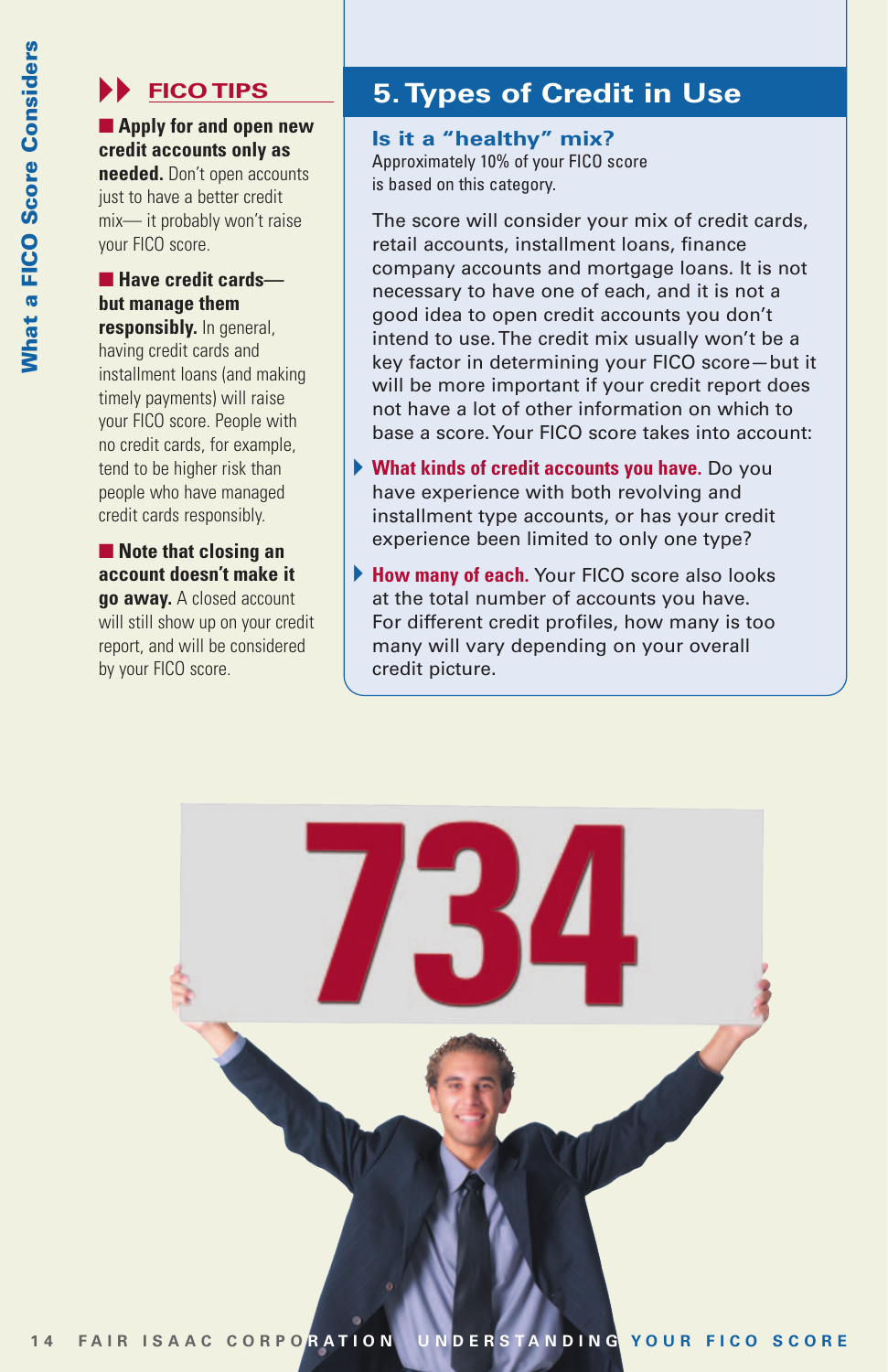## **How the FICO® Score Counts Inquiries**

As explained in the last section, a search for new credit can mean greater credit risk. This is why the FICO score counts inquiries—requests a lender makes for your credit report or score when you apply for credit. FICO scores consider inquiries very carefully, as not all inquiries are related to credit risk. There are three important facts about inquiries to note here:

■ **Inquiries usually have a small impact.** For most people, one additional credit inquiry will take less than five points off their FICO score. However, inquiries can have a greater impact if you have few accounts or a short credit history. Large numbers of inquiries also mean greater risk: People with six inquiries or more on their credit reports can be up to eight times more likely to declare bankruptcy than people with no inquiries on their reports.

■ **Many kinds of inquiries are ignored completely.** Your FICO score does not count an inquiry when you order your credit report or credit score from a credit reporting agency or www.myFICO.com. Also, the FICO score does not count inquiries a lender has made for your credit report or score in order to make you a "pre-approved" credit offer, or to review your account with them, even though you may see these inquiries on your credit report. Inquiries that are marked as coming from employers are not counted either.

■ **The score allows for "rate shopping."** If you're looking for a mortgage or an auto loan, you may want to check with several lenders to find the best rate. This can cause multiple lenders to request your credit report, even though you're only looking for one loan. To compensate for this, FICO scores distinguish between a search for a single loan and a search for many new credit lines, in part by the length of time over which inquiries occur. When you need an auto or home loan, you can avoid lowering your FICO score by doing your rate shopping within a short period of time, such as 14 days.

### **SHOULD I CLOSE OLD ACCOUNTS TO RAISE MY SCORE?**

**No.** In fact, it might lower your FICO score. First of all, any late payments associated with old accounts won't disappear from your credit report if you close the account. Second, long established accounts show you have a longer history of managing credit, which is a good thing. And third, having available credit that you don't use does not lower your FICO score. You may have reasons other than your FICO score to shut down old credit card accounts that you don't use. But don't do it just to get a better score.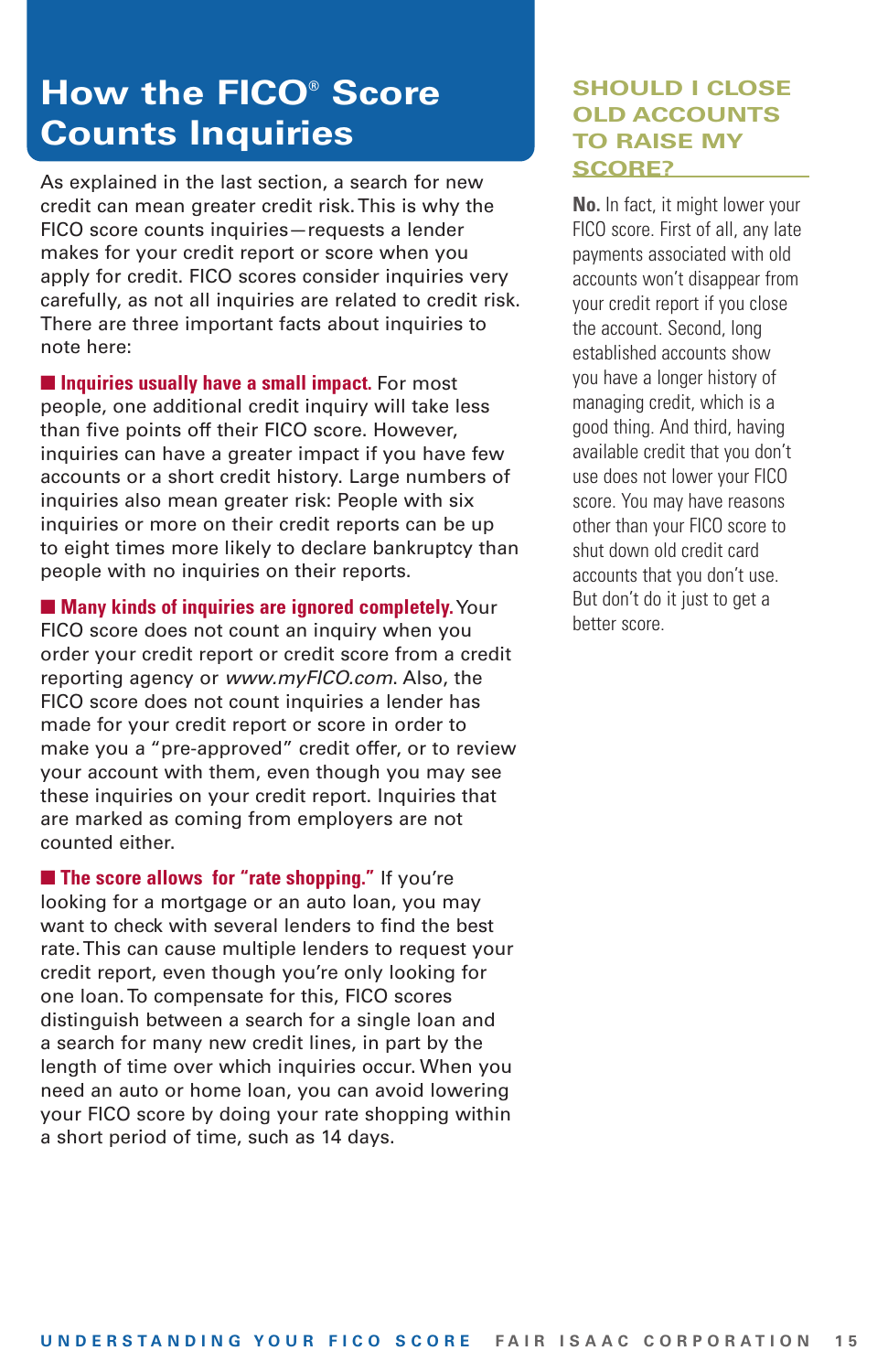### **WHAT IF I'M TURNED DOWN FOR CREDIT?**

If you have been turned down for credit, the Equal Credit Opportunity Act (ECOA) gives you the right to obtain the reasons why within 30 days. You are also entitled to a free copy of your credit bureau report within 60 days, which you can request from the credit reporting agencies. If your FICO score was a primary part of the lender's decision, the lender will use the score reasons (see right) to explain why you didn't qualify for the credit. To get more specific information on what your score is and how you can improve it, go to www.myFICO.com.

## **Interpreting Your FICO® Score**

When a lender receives your FICO score, up to five "score reasons" are also delivered.

These are the top reasons why your FICO score was not higher. If the lender rejects your request for credit, and your FICO score was part of the reason, these score reasons can help the lender tell you why your score wasn't higher.

These score reasons can be more useful than your FICO score itself in helping you determine whether your credit report might contain errors, and how you might improve your credit health. However, if you already have a high FICO score (for example, in the mid-700s or higher) some of the reasons may not be very helpful because they may be only marginal factors related to the last three categories described previously (length of credit history, new credit and types of credit in use).

To see your FICO score and reason codes with a detailed explanation on how you can improve the score over time, visit www.myFICO.com.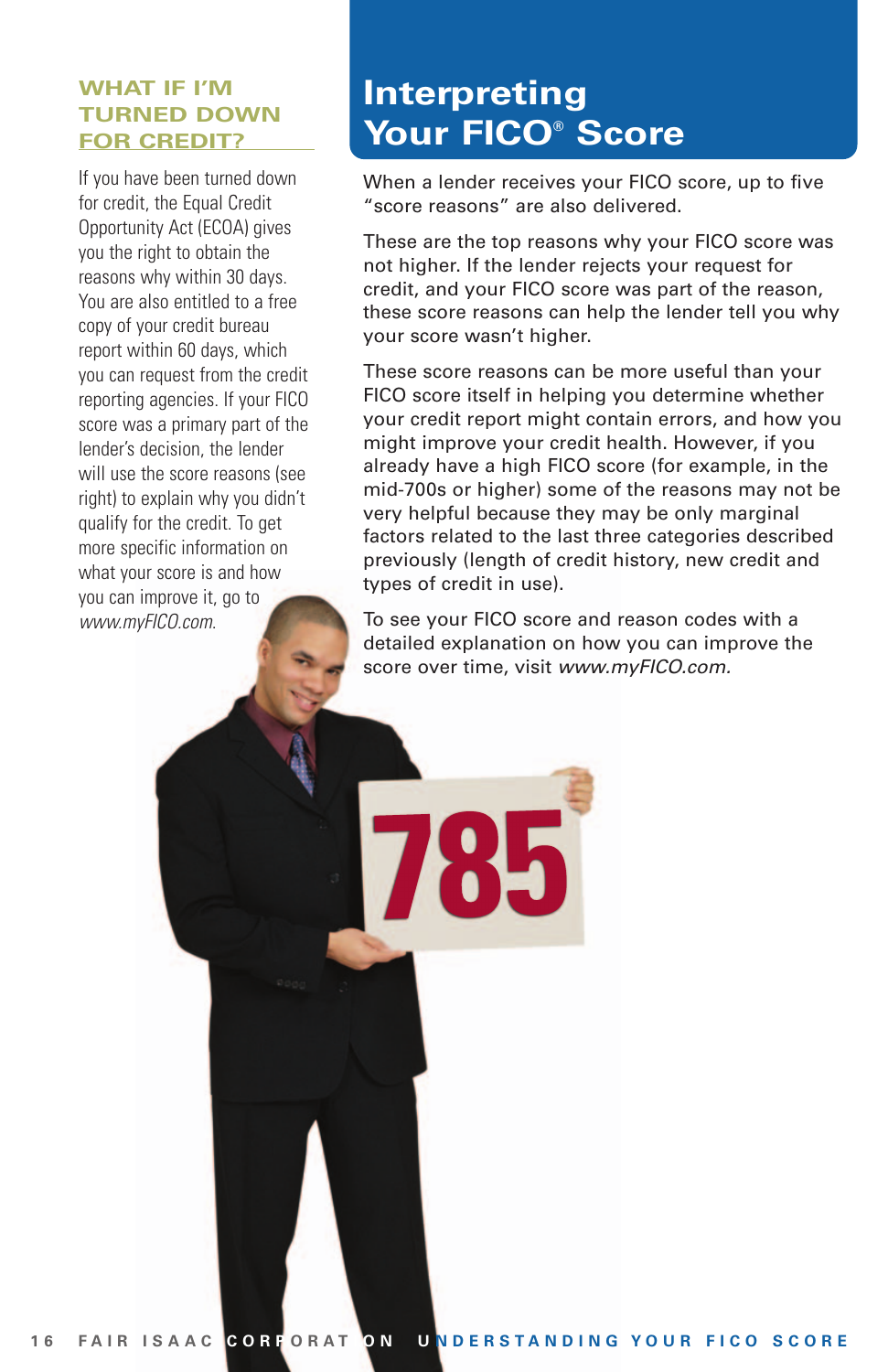## **Checking Your FICO® Score**

Because lenders check your FICO score, it makes sense to see how lenders see you. It's easy to check your own FICO score and find out specific steps you can take to improve it.

To start, you can order your FICO score through online services developed by Fair Isaac, in partnership with credit reporting agencies. These score delivery services give you all the information you need to understand your FICO score, the information it's based on, and steps you can take to improve your credit health. You can access these services at www.mvFICO.com.

An important time to check your FICO score is six months or so before you plan to make a major purchase, such as a car or home. This will give you time to verify the information on your credit report, correct errors if there are any, and improve your FICO score if necessary. In general, any time you are applying for credit, taking out a new loan or changing your credit mix is a good time to check your FICO score.

### **MANAGE YOUR CREDIT HEALTH**

Improving your FICO score can help you:

- Get better credit offers
- Lower your interest rates
- Speed up credit approvals

The payoff from a better FICO score can be big. For example, with a 30-year fixed mortgage of \$150,000, you could save approximately \$131,000 over the life of the loan—or \$365 on each monthly payment—by first improving your FICO score from a 550 to a 720.



### **WHAT IS A GOOD FICO SCORE?**

Since there's no one "score cutoff" used by all lenders, it's hard to say what a good FICO score is outside the context of a particular lending decision. For example, one auto lender may offer lower interest rates to people with FICO scores above, say, 680; another lender may use 720, and so on. Your lender may be able to give you guidance on their criteria for a given credit product.

### **BEFORE YOU BUY YOUR SCORE**

Make sure you buy the FICO score. Some businesses will sell or give you credit scores that are not FICO scores and may not be used to make lending decisions. These services may also give you credit management advice that does not apply to FICO scores and could actually hurt your credit standing with lenders. The advice in this booklet and on www.myFICO.com applies to FICO scores only. FICO scores are the scores most lenders use, so your FICO score is the score to know.

### **Check your score and learn more about scoring at www.myFICO.com**

### **Your Credit Profile**

The myFICO® website can help you understand how lenders view your credit risk picture.